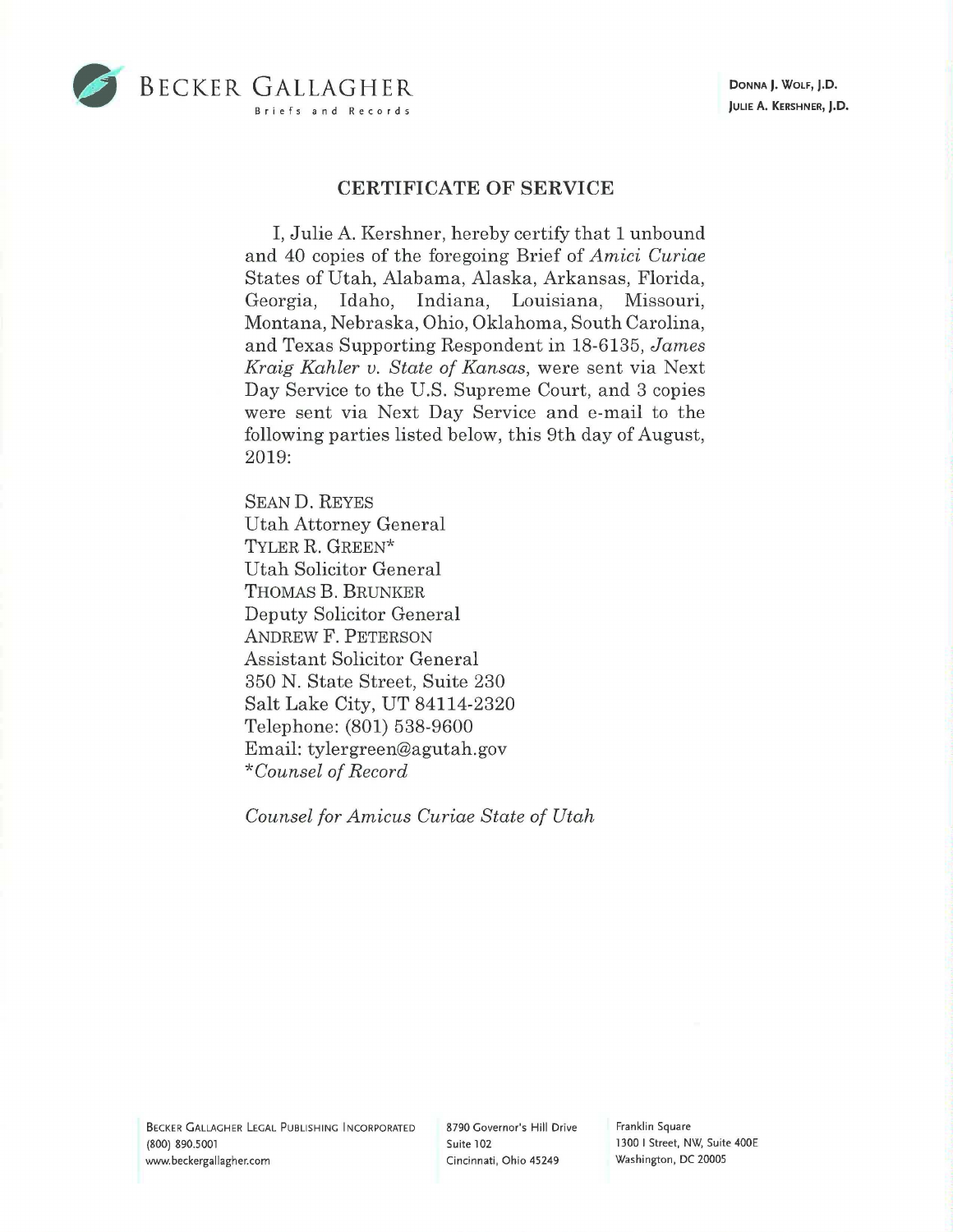Sarah O'Rourke Schrup Northwestern Supreme Court Practicum 357 East Chicago Ave. Chicago, IL 60611 (312) 503-0063 s-schrup@law.northwestern.edu

*Counsel for Petitioner James Kraig Kahler* 

Derek Schmidt *Attorney General of Kansas*  Jeffrey A. Chanay *Chief Deputy Attorney General*  Toby Crouse *Solicitor General of Kansas*  (Counsel of Record) Kristafer Ailslieger Brant M. Laue *Deputy Solicitors General*  Dwight R. Carswell Natalie Chalmers Rachel L. Pickering *Assistant Solicitors General* 

120 S.W. 10th Ave., 2nd Floor Topeka, KS 66612 (785) 296-2215 toby.crouse@ag.ks.gov

*Counsel for Respondent State of Kansas*